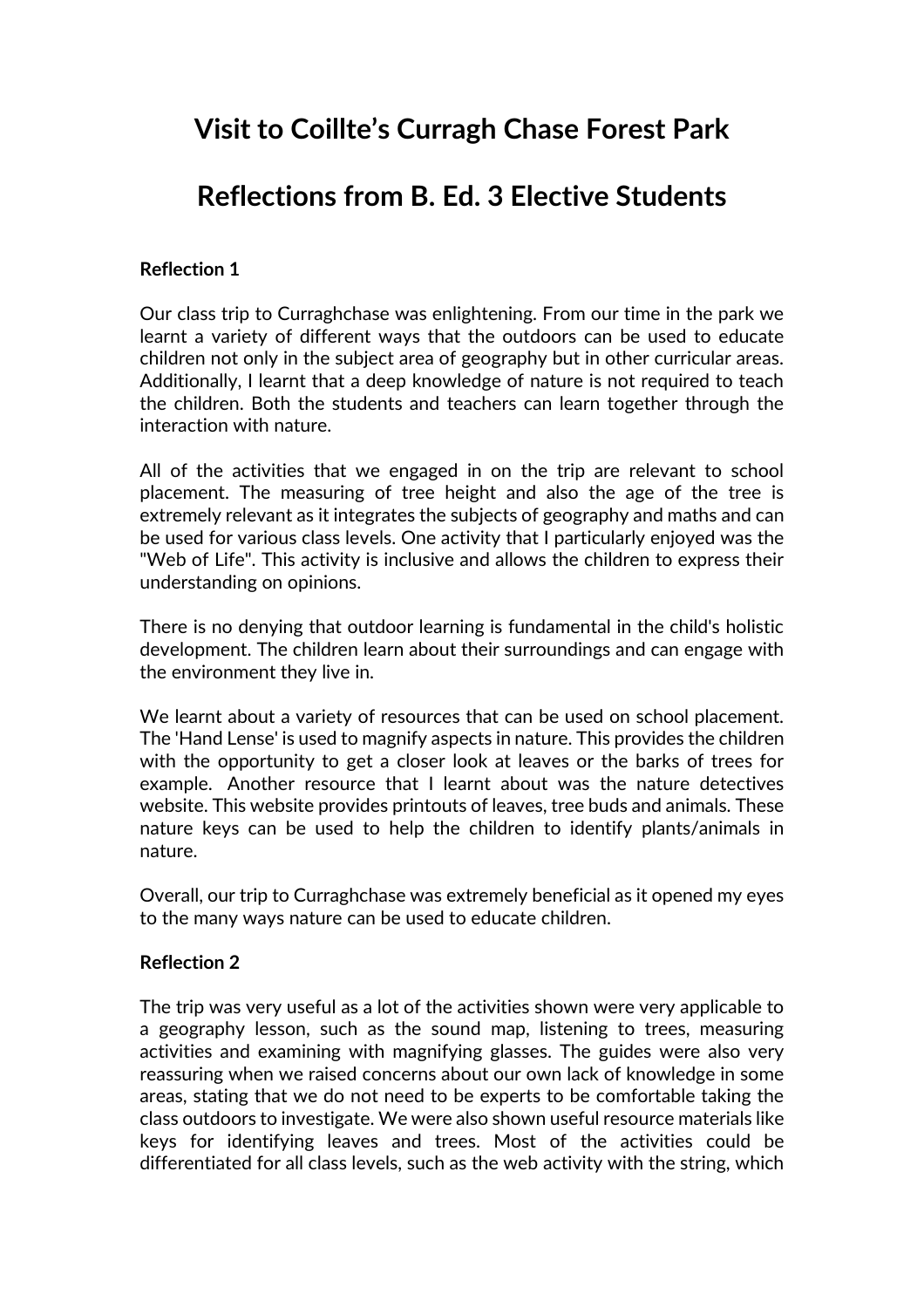we were told we can find the resources for online. It was a very useful, applicable and enjoyable trip overall.

## **Reflection 3**

Our visit to Curraghchase forest park to me, was really beneficial to experience and understand how possible it is to bring your class outdoors and incorporate fresh air into everyday lessons. I really enjoyed touring the forest with our guide and was impressed with the amount of knowledge he had about Ireland's native trees, the history of the forests and why which trees were growing around us. I especially enjoyed the hands on activities such as the web of life and can really imagine myself using this with my own class in the future. I was also interested in the different ways we were shown to measure a trees height and age. I thought that using the small magnifying glasses allowed us to get a closer look at nature and really understand how geography can be linked with different subjects e.g. art. As well as really enjoying learning information about the trees and completing these activities, I was fascinated to see how working and learning outdoors enhanced my own learning and definitely understand how it can change and benefit children. After this trip, I will definitely be more likely to bring my children outdoors and allow them to experience nature through learning. This trip to Curraghchase Forest park has also taught me that as a teacher, it is okay not to know everything about the trees and nature, but to start off with one tree and allow the children themselves to explore and investigate nature.

## **Reflection 4**

Undoubtedly our trip to Curraghchase Forest Park yesterday the 22nd of October was enlightening and an educationally enriching experience. Prior to our visit to Curraghchase I had very little if not, zero knowledge of what educational activities and games that I could use on school placement or over the course of my career and I was certain that any outdoor lessons were out of my depth. I had very little knowledge of trees, the various species or even the fact that some trees originate in Ireland and others are imported and are planted here.

Thankfully my outlook has utterly changed after our exciting outdoor experience. Although my knowledge of the outdoors still isn't excellent, at least I am aware of what I should and could know before taking the children outside to engage in integrated lessons about nature and their surroundings. Some activities and moments of yesterday's trip were of immense interest to me and I loved exploring the leaves, trees (and swans) throughout the day. One particularly interesting aspect of the trip was the number of lesson ideas we accumulated throughout the day. We engaged in a web of life for older children and younger children with Rachel. We also engaged in a pendant making session with Ray which I know the children would be in awe of. We saw a man-made dam. We saw many different species of trees. We engaged in using little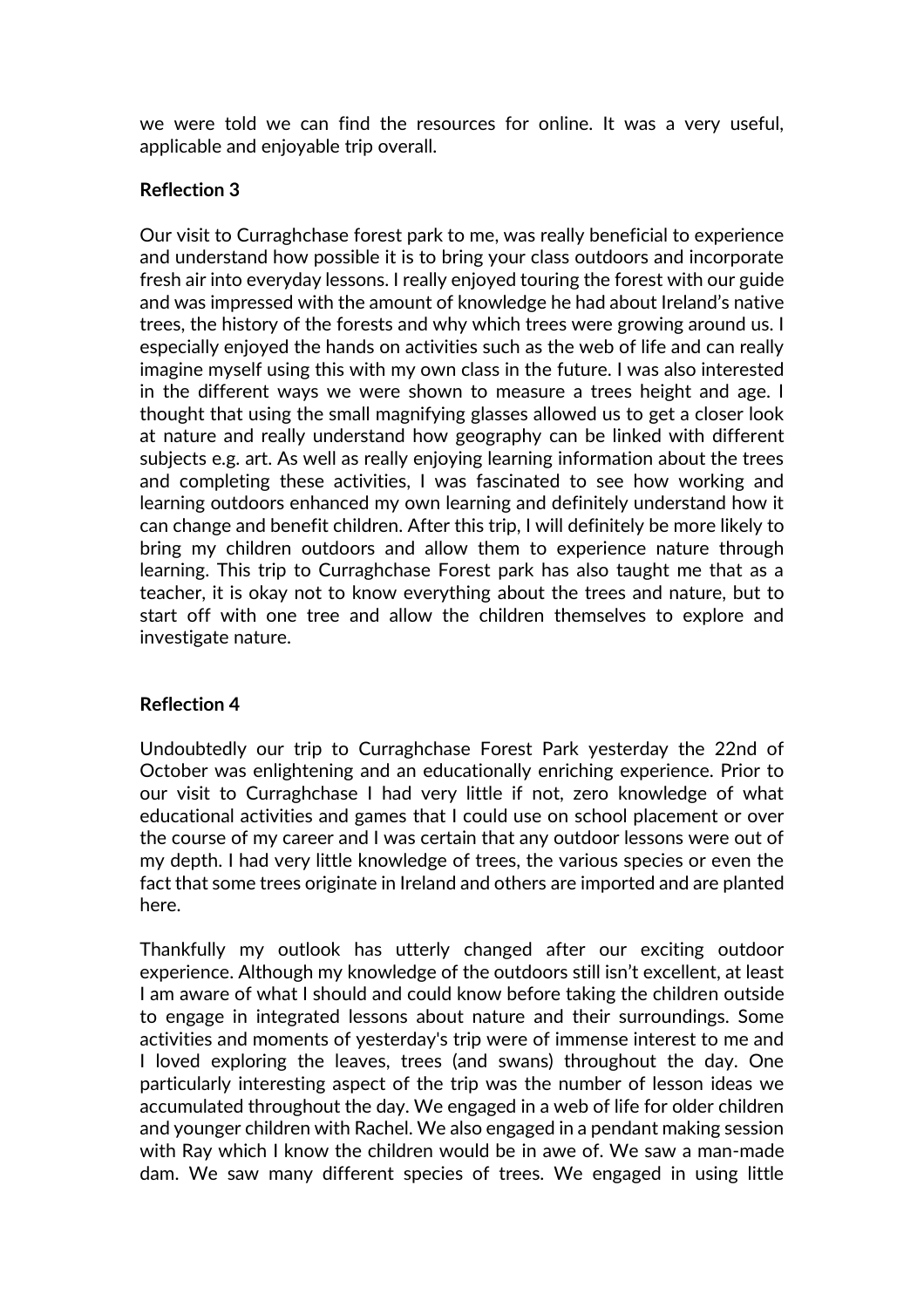microscopes to explore our surroundings and we also were shown how beautiful nature and the outdoors can be. We were shown a real bat, something I had never encountered before and finally, we learned how to integrate different subjects such as Math, Science and Geography, with the outdoors. This for me was the most interesting and worthwhile aspect of the trip. I didn't just gain knowledge of the outdoors, but I gained an innate interest too and hope to share this interest and curiosity with my students in years to come.

#### **Reflection 5**

I thought that the visit to the Curraghchase Forest was a very enjoyable and beneficial experience. I have gained new information about trees and have learnt about activities to do with children that I could use in the future on school placement. I learnt many new things during the visit. I learnt that there are three types of trees in Ireland. They are called native, non-native and invasive. A reason why there were some trees in the forest were tall and narrow is due to the tress competing against each other for light. I also learnt that there are three types of evergreen trees in Ireland. They are holly, ewe and pine. One of the activities that inspired me was the activity where the children listen to sounds from nature in the environment such as birds or leaves. They then draw what they hear. This activity inspired me as I think that it is simple but highly effective. This activity can also be done in the school grounds and it also integrates with art. I think it would be a fun and interesting activity for children to do.

There is a lot of value to outdoor learning. Children always enjoy the experience of going outdoors. Through outdoor learning children can explore the environment, learn about different aspects of the environment such as trees and they can also look at things in the environment in a different way than they usually would. Outdoor learning is very effective as children can become active in their own learning which makes the learning more meaningful. I can incorporate outdoor learning in school placement through exploring the school yard or going to a park near to the school. Activities I could do with the children when outdoors could be finding the age of different trees. I learnt about the nature detectives website. I also learnt about the magnifying glass which can be used to look at nature in greater detail. Other resources I learnt about was cutting a small piece of a bark of a tree into a circle and then tying it with a string which the children can keep.

#### **Reflection 6**

Our visit to Curraghchase Forest was really enjoyable, with the beautiful weather making it even better. We were shown a number of useful and practical activities we could use with primary school children in the future. Both Rachel and Ray emphasised the benefits of bringing children out into nature, rather than being indoors for the majority of each day. They taught us ways in which we can learn with the children through investigating nature and researching the types of plants and mini beast we come across together.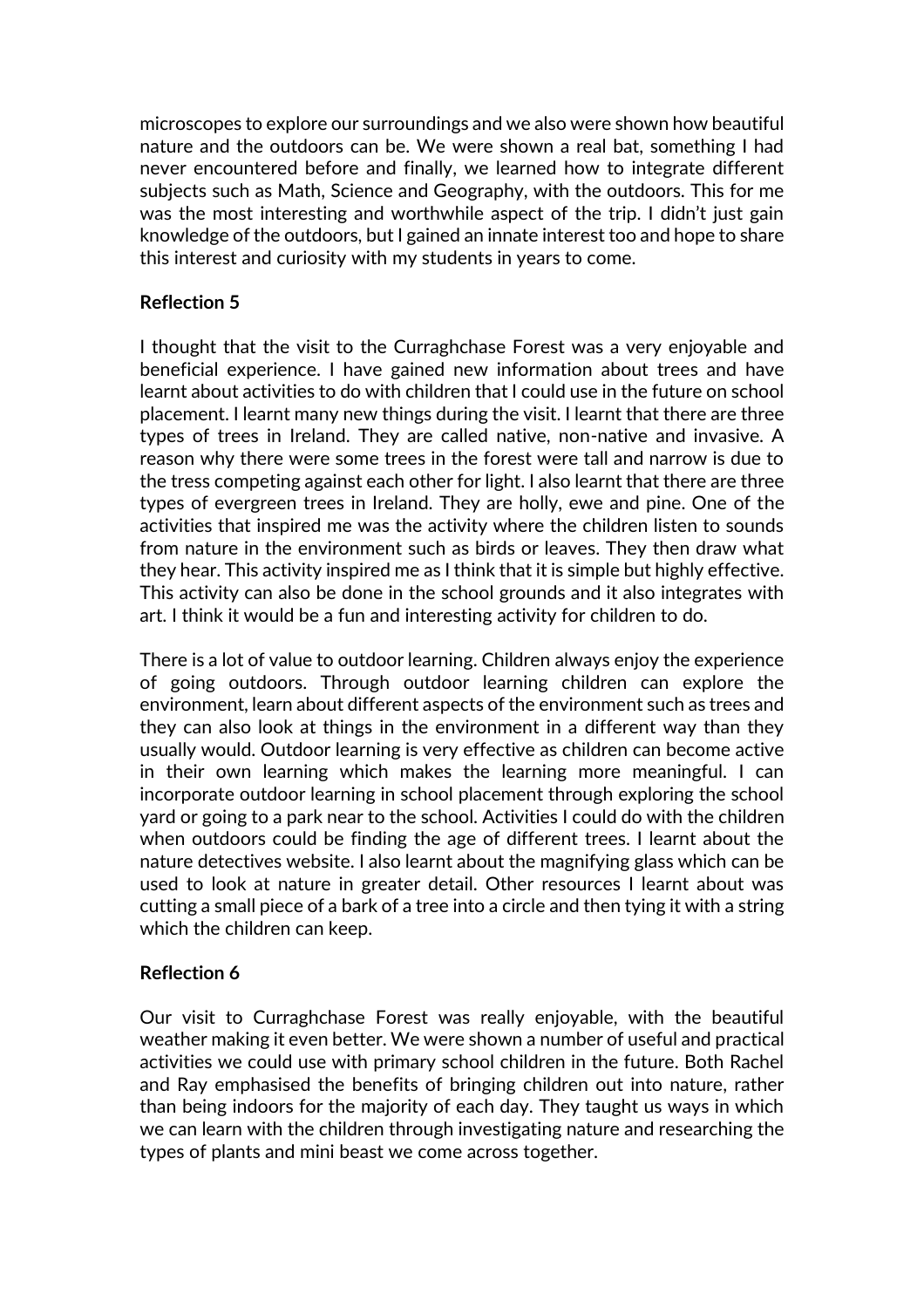We took part in a number of activities, one of which involved each member of the group being given a magnifying glass, we were shown how to use it and then given time to look around the floor of the forest to find different objects we could look at more closely. This was a very interesting activity as we were all able to look at different things and work individually. I think primary school children would thoroughly enjoy this activity as they would be able to work as investigators and then report back to their peers about the kinds of things they found. We were also shown how we could use natural materials to make a pendant for each child to keep as a momentum. A simple pendant can be made by each child by providing them with a biscuit of wood, a piece of string, and a screw driver to make a hole in the wood. This activity has a number of benefits, as the children learn about the different types of wood on different tress as well as work on their fine motor skills.

Overall, the trip was very beneficial to us as student teachers as it highlighted the value of outdoor learning and all the practical ways in which we can engage in outdoor activities in our teaching.

### **Reflection 7**

I learned a great amount from my visit to Curraghchase Forest. Firstly, I learned about the different categories of trees that exist in this forest habitat. These include native trees, non-native trees and invasive trees. I enjoyed listening to the history of this forest and the interesting features on the grounds of Curraghchase, such as the main house that is now home to a large bat habitat. I also enjoyed learning about the LEAF project, and it is something that I would like to research more into in the future.

An activity that inspired me during this visit was the activity regarding the making of pendants out of pieces of wood. I think children would really enjoy this and it shows how nature can be linked throughout the curriculum, especially through the arts.

There is so much value in outdoor learning. For example, I learned first hand how forests create and manage themselves. I saw the different ways that trees compete to survive, and how their competitiveness can effect the way that they grow and how they position themselves in the habitat. I learned that outdoor learning supports peoples' well-being, with the outdoors being a place where children can be allowed to be still, calm and reflective. Also, being in such an impressive woodland environment such as Curraghchase would be a valuable outdoor experience for children who are from more built up city areas.

I will incorporate my learning from this visit through using nature notebooks and nature tables on placement. I will also integrate nature through the different subject areas, especially through maths, science, art and history. The trigonometry example from yesterday's visit was a very good example of how maths and nature can be integrated meaningfully.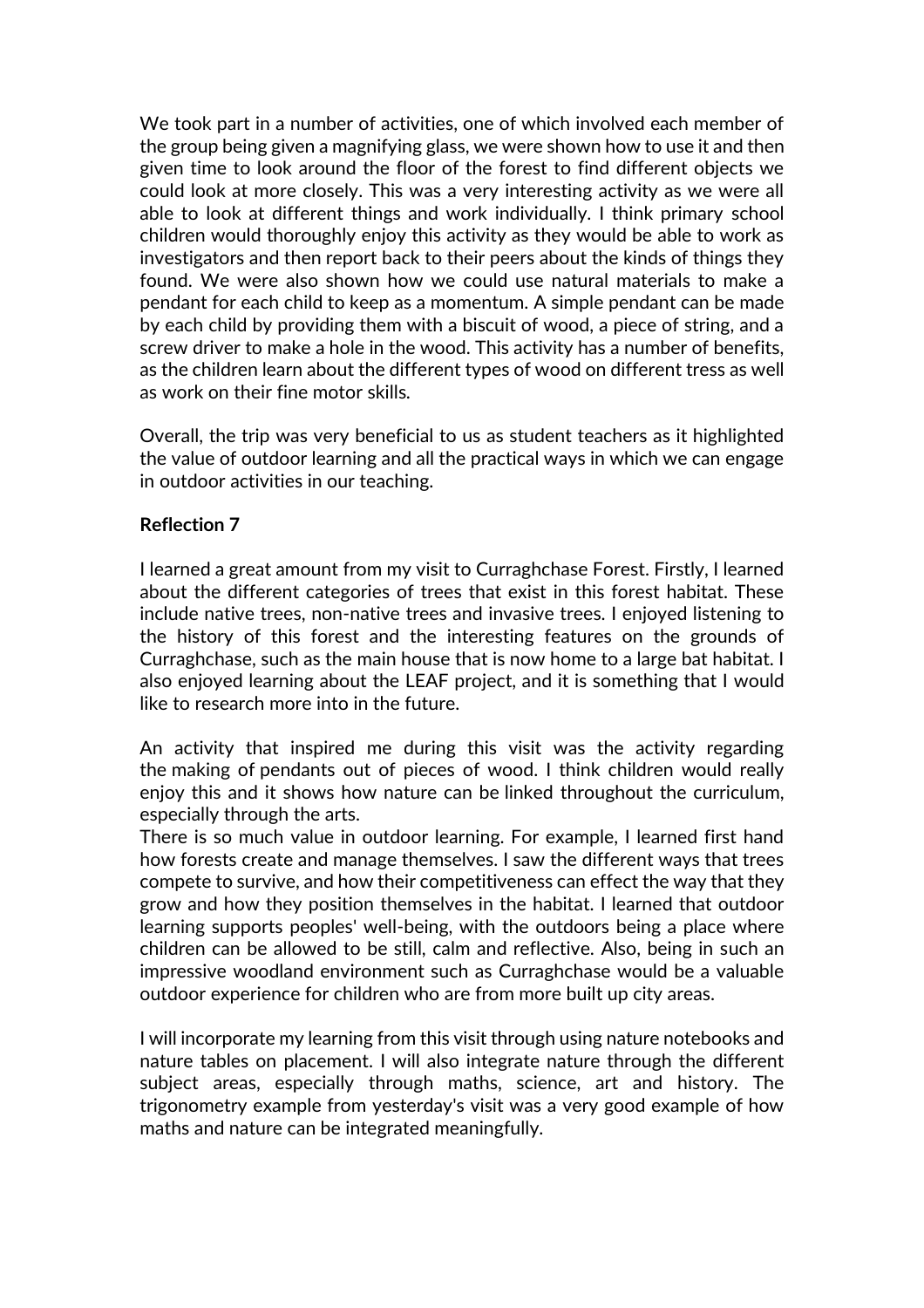I learned about resources such as the Nature Detectives and LEAF Ireland websites which I will use in the future. The visit was a very beneficial experience, and one that I will remember and draw from when teaching.

## **Reflection 8**

I found Curraghchase Forest very enjoyable, interesting and beneficial. The landscape was beautiful and highlighted the beauty of nature. The cold Autumn evening added to the colourful landscape as it was very colourful and bright. We were given a brief introduction and summary of the history of the Forest which was very interesting. The land held many different types of trees and made it very fascinating. We went on a walking trail with the man leader and looked at many different types of trees, leaves and nature. I learned the differences between the trees by their leaves. We learned also an activity useful for children on a nature trail. When we went with the woman we did a spider web activity linking different species and features of a woodland. We also looked at the age of trees and how to calculate their height and age. We then were given magnifying glasses to explore the woodland further.

### **Reflection 9**

I thought that the trip to Curraghchase Forest was enjoyable as well as beneficial. I found it very interesting to learn about the different types of trees and other woodland in the forest. I thought that the 'web of life' activity, which we did with Rachel would be a lovely idea for school placement. It was a simple way to show the children the interdependent links which exist between animals, plants and other aspects of nature. It also allows children to actively participate in their own learning, by working together to create the web using the information cards. The magnifying lense which we used to study items within the forest would be a great resource for teaching also, as children get to take on the role of the investigator, which allows them to take charge of their own learning once again. After the trip to Curraghchase, I would definitely feel less anxious about taking children on a similar type of experience when teaching Geography in schools. It is a fantastic way to provide them with an alternative environment to the classroom and it adds an element of fun to the overall learning experience also.

## **Reflection 10**

On Monday October 22<sup>nd</sup> we took a trip to Curraghchase Forest Park to learn about the Leaf Project and to inspire us to use the outdoors when teaching geography. I had not heard of this forest before the trip and was amazed at the size of the park. Ray met us off the bus and we could immediately sense his enthusiasm for his work and the spaces around us. He gave us a brief insight into the history of the land and I was shocked to hear that Ireland is only covered by 11% of forestry, as it is widely considered to be very 'green' country to visitors. We saw the limestone remains of the house and got to see a bat up close and personal. Ray and Rachel then introduced us to the Leaf Project. The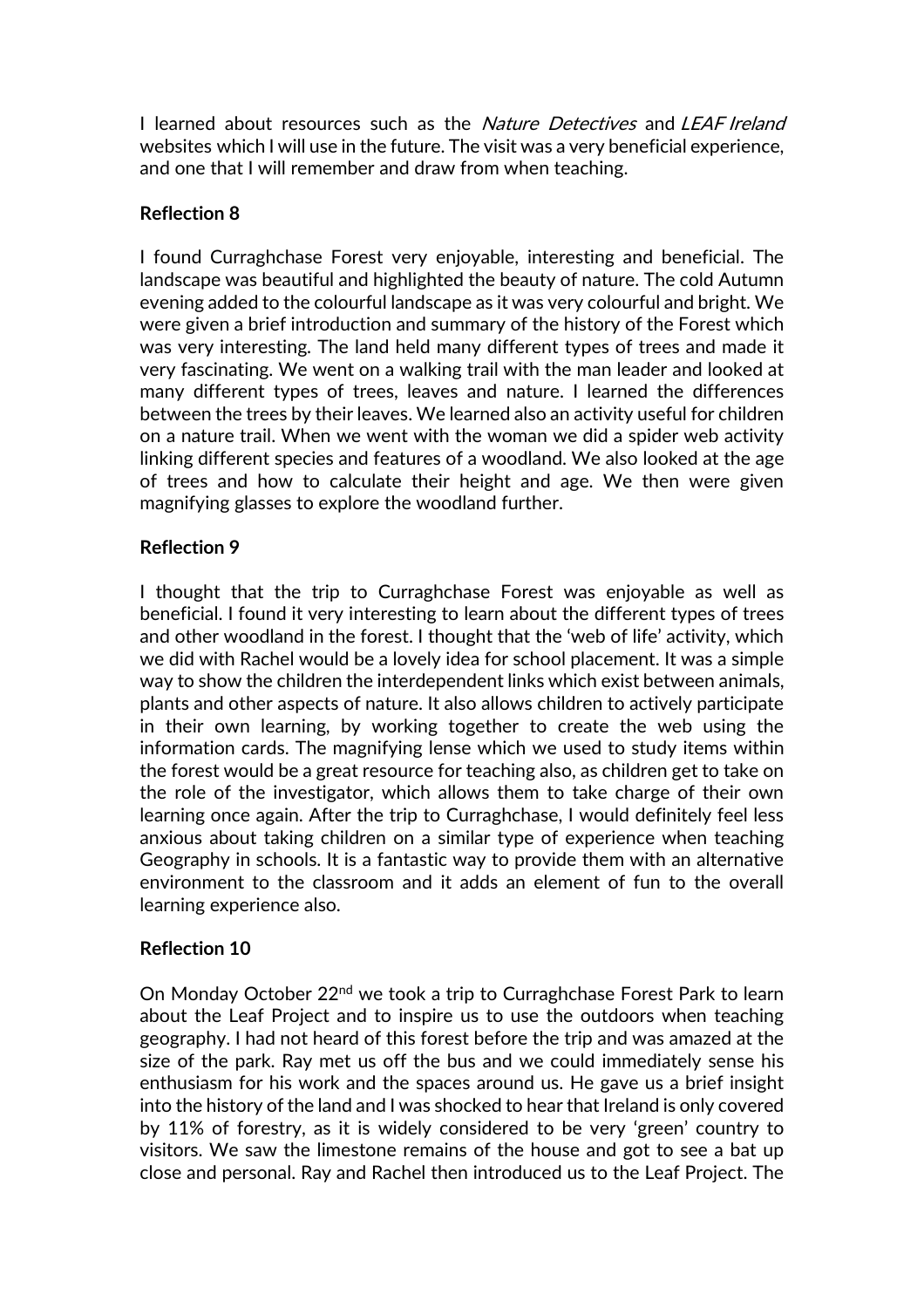initiative sparked my interest as it has similarities with the Green Schools Project, but it is more focused and by the sounds of things, possibly more achievable and also a fresh, new concept for schools.

Rachel highlighted the importance of taking the first step in getting children out of the classroom. This can be achieved by simply reading books in the school yard and bringing the children outside to practice measuring and other maths skills. This showed me how easily the Leaf project aims to work within the school curriculum by merely changing the setting of current lessons, without compromising on content. She encouraged us to have the courage to teach the children about one tree at a time as it is not necessary for the teacher to "know it all". This resonated with me as I feel my own fears of my lack of knowledge about each specific tree would prevent me from bringing children outside, in my future career, as is true for many student and existing teachers. She showed us lots of great online resources in order to support our teaching as we familiarise ourselves with the content. We took part in many simple tasks including the web of life, estimating the age of a tree and using magnifying lenses to inspect the environment to name a few. I found these exercises to be quite simple to execute from a teacher's perspective, and highly enjoyable to take part in from a student's point of view.

Ray took us on a short nature trail, pointing out valuable learning opportunities along the way. At one point we all sat down and Ray gave each of us a small piece of timber to hold onto. I immediately thought of a range of teaching opportunities a simple piece of timber could provide. Children learn very well through physical interaction and so to give each child a piece of the forest to hold and keep would not only enhance their learning, but also act as a beautiful reminder of their forest walk. He told us stories about how some children react on these walks as they have never walked in a forest before. Having grown up on a mountain with a vast forest just behind my house, I was truly shocked to hear this. It caused me to reflect on how my experiences of walking and playing in my local forest growing up influenced my relationship with nature. If a child does not have such experiences because of where they live for example, they might struggle to understand the importance of trees and nature as a whole throughout their life. As a teacher I would like to provide children with opportunities to explore nature in a fun and educational way, something I had not considered much before this trip.

The site was truly beautiful and the lovely sunny weather allowed us to take some beautiful photographs to keep and possibly use in future lessons. I thoroughly enjoyed this trip and came away with plenty of knowledge and lesson ideas, as well as new insights into my beliefs as a teacher and the way in which I prioritise outdoor education.